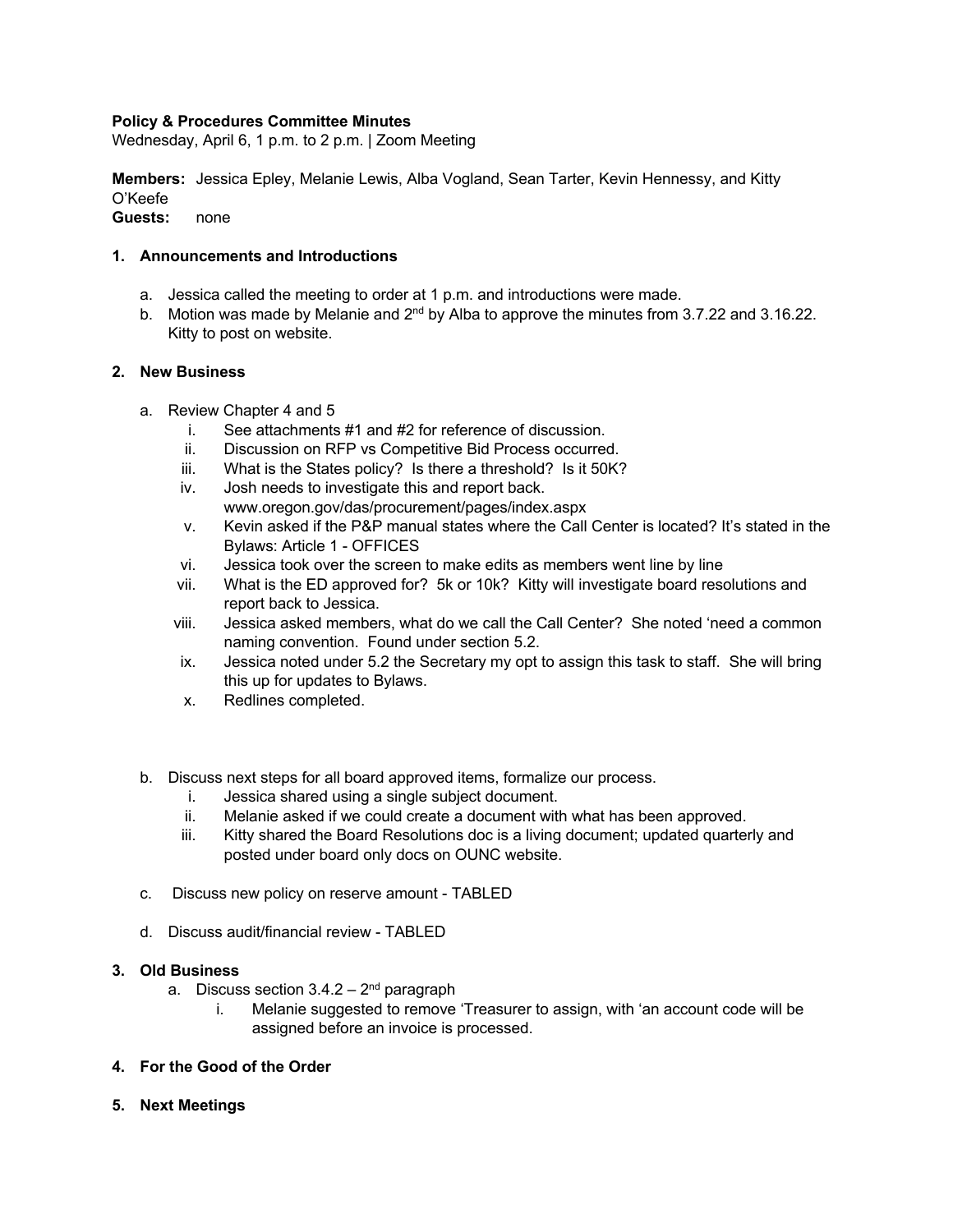# a. Proposed, tentative dates

- i. April 20, 2022 discuss chapter 6
- ii. May 31, 2022 discuss Bylaws
- iii. June 28, 2022 discuss Employee Manual.

# **6. For the Good of the Order**

*Meeting adjourned at 2 p.m. Minutes submitted by Kitty O'Keefe 4.7.22*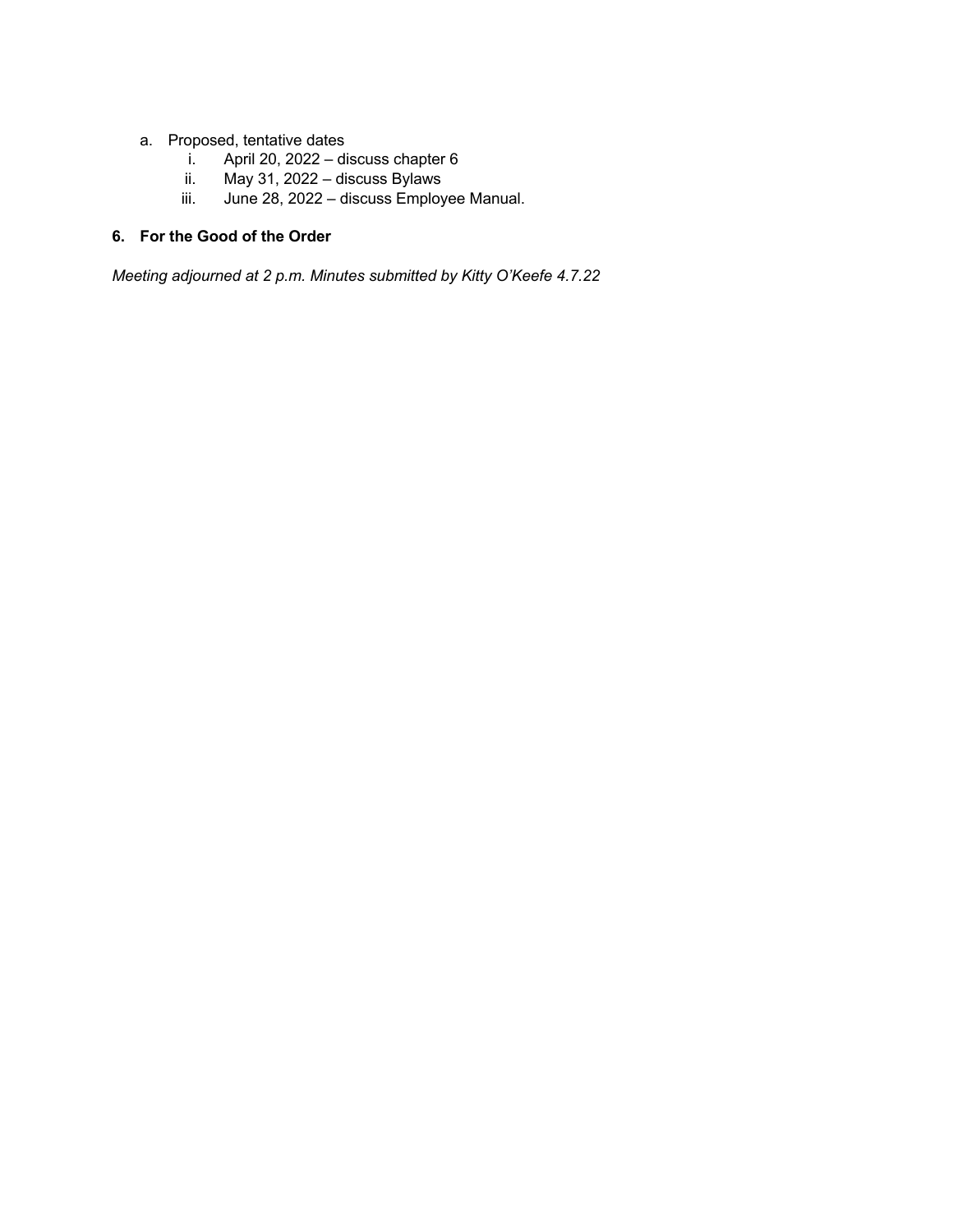## **4. PROCUREMENT POLICIES**

#### **4.1. Contracts for Service:**

Contracts for services over \$50,000 will be competitively bid through the Request for Proposal (RFP) process. All contracts for services in excess of (\$x,xxx) will be competitively bid. The competitive requirement is satisfied by soliciting proposals from at least three bidders with and deviations documented on a case-by-case basis. A cost, value and quality analysis shall be documented before awarding general contracts. Oregon Utility Notification Center will enter a contract with the winning bidder that specifies the services to be completed.

Per ORS 279A.025(3)(j) the Oregon Utility Notification Center is among the agencies exempted from following the Public Contracting Code.

Awards may be made to the vendor whose bid or offer is responsive to the solicitation and is most advantageous to the Oregon Utility Notification Center and its stakeholders, considering cost, value, and quality. Oregon Utility Notification Center reserves the right to reject all bids or offers.

The Oregon Utility Notification Center Board of Directors must approve any contract in excess of \$10,000 before it is executed for the service.

A file shall be kept with a copy of the request for proposal or any competitively bid service, a list of individuals/organizations solicited for bids, and a bid sheet that lists the bids received by individual/organizations and their respective bid proposal. In all instances in which the lowest bid is not awarded the contract, justification documentation, such as a memo outlining the selection criteria, shall be placed in the file.

#### **Commented [EJ1]:** Will review once the state procurement policy is reviewed. **Commented [EJ2R1]:** https://www.oregon.gov/ das/Procurement/Pages/Index.aspx

**Commented [EJ3]:** Currently the ED credit card authority is set at \$5,000.

#### **4.2. Compliance:**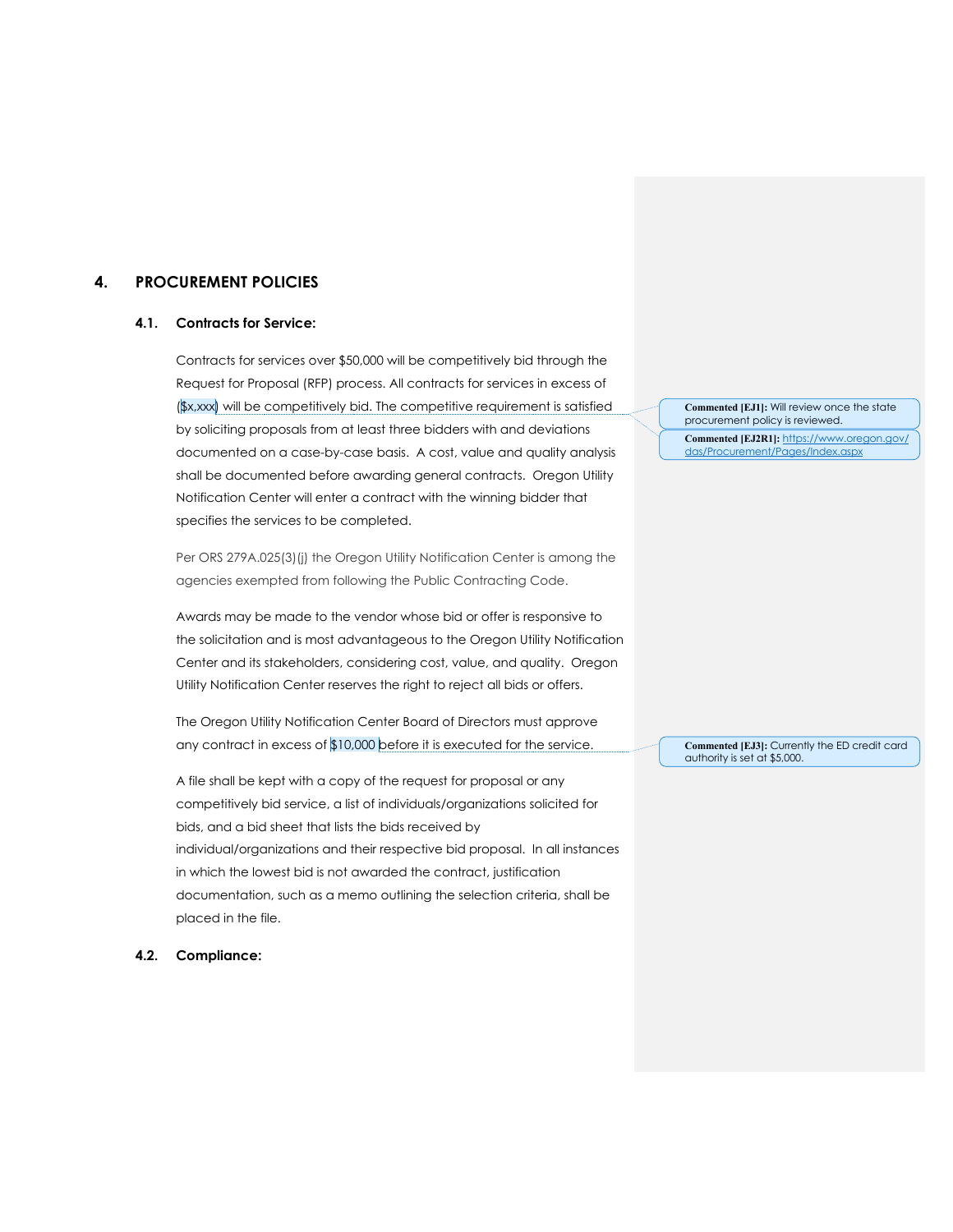In all instances, Oregon Utility Notification Center Staff and Board of Directors will comply with all applicable federal, state and local laws relating to contracts and procurement. Oregon Utility Notification Center will rely upon the Oregon Department of Justice for review and advice.

## **5. RECORDS MANAGEMENT POLICY**

#### **5.1. Records Management Policy:**

To ensure that all programs operated by Oregon Utility Notification Center are properly managed and reported on, Oregon Utility Notification Center will establish and monitor a comprehensive record management policy adhering to Oregon Administrative Rule Division 350 (166-350-0005 through 166-350-0010).

#### **5.2. Oregon Utility Notification Center Mail:**

Oregon Utility Notification Center will use the physical address of the one call contractor for mail. If an item is urgent or not able to be forwarded, Staff or designated Oregon Utility Notification Center Board member should immediately be notified by the one call contractor staff so they can arrange a pickup or alternate means of delivery. Urgent tax, banking or legal matters should be scanned and sent via electronic mail when practicable, followed by a phone call to verify receipt. This policy will be posted at the front desk of the one call contractor Oregon Utility Notification Center Board of Directors Resolutions:

In accordance with bylaws article 2 section 3, the Secretary's other duties shall include updating Oregon Utility Notification Center Board resolutions to be held electronically and password-protected on the secure Oregon Utility Notification Center Board of Directors website and/or a secure cloud-based network location. The Secretary may opt to assign this task to staff.

**Commented [EJ4]:** Need a common naming convention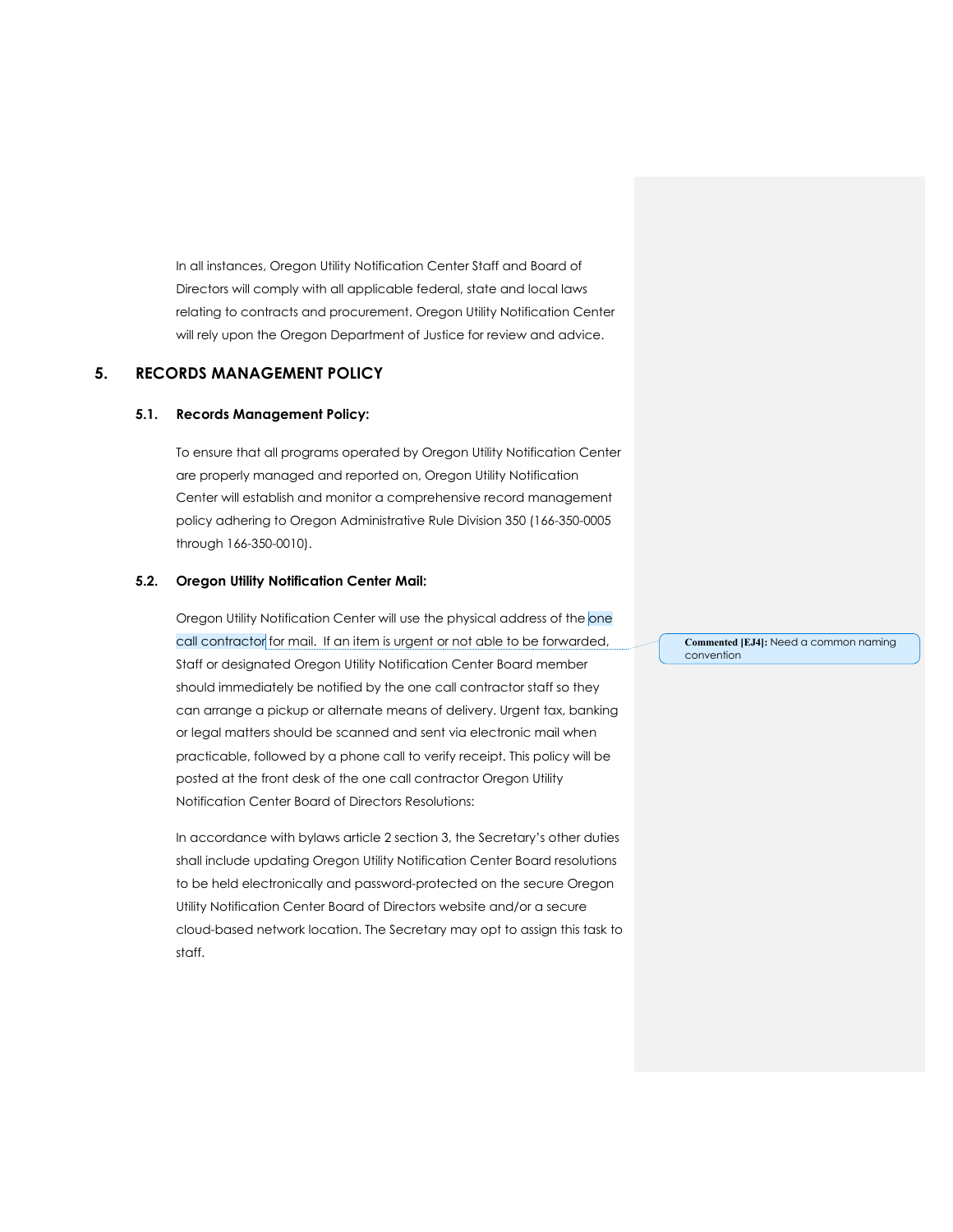#### **5.3. Public Records Request:**

All public records requests will be granted in accordance with Oregon state law (specifically ORS Chapter 192). Public records may be requested through a written or emailed submission to the Oregon Utility Notification Center Board of Directors. If applicable, fees associated with the retrieval of public records will be in accordance with Department of Administrative Services Policy 107-001-030.

Either form of Public Records Requests shall include:

the Requestor's Contact Information

name, email address, phone number, mailing address

specific request information

dates,

specific subject matter, persons associated with the matter, and key words,

Mail written Public Records Requests to:

Oregon Utilities Notification Center PRR 305 N.E. 102nd Avenue, Suite 300 Portland, OR 97220

Email Public Records Requests to info@digsafelyoregon.com.

Requests will be forwarded to the Executive Director or Board Chair for response.

**5.3.1** While unlikely, employees may be required to turn their computer equipment and/or mobile device(s) over in the case of a specific public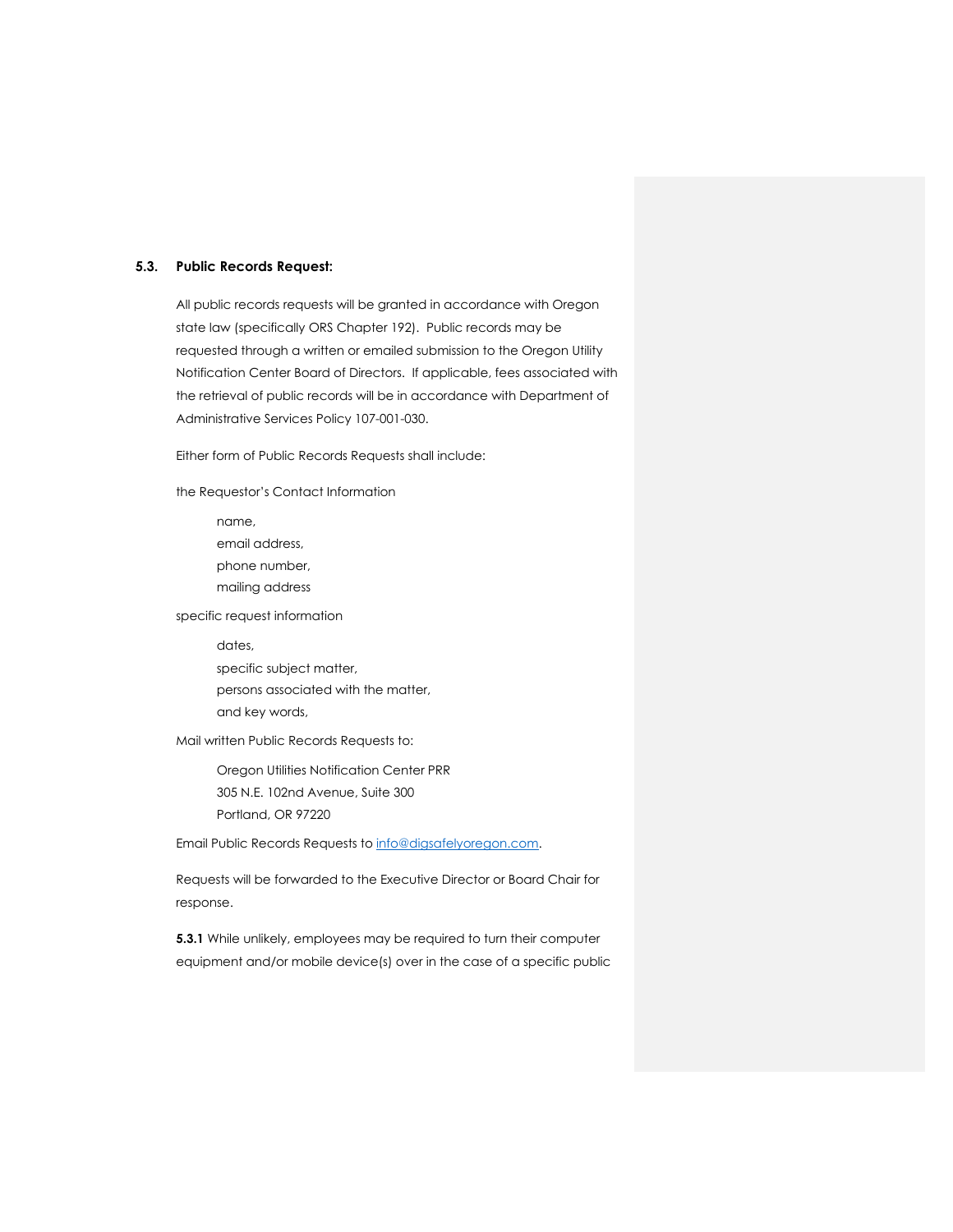records request or certain legal matters. The employee agrees to make their equipment available if such a request arises.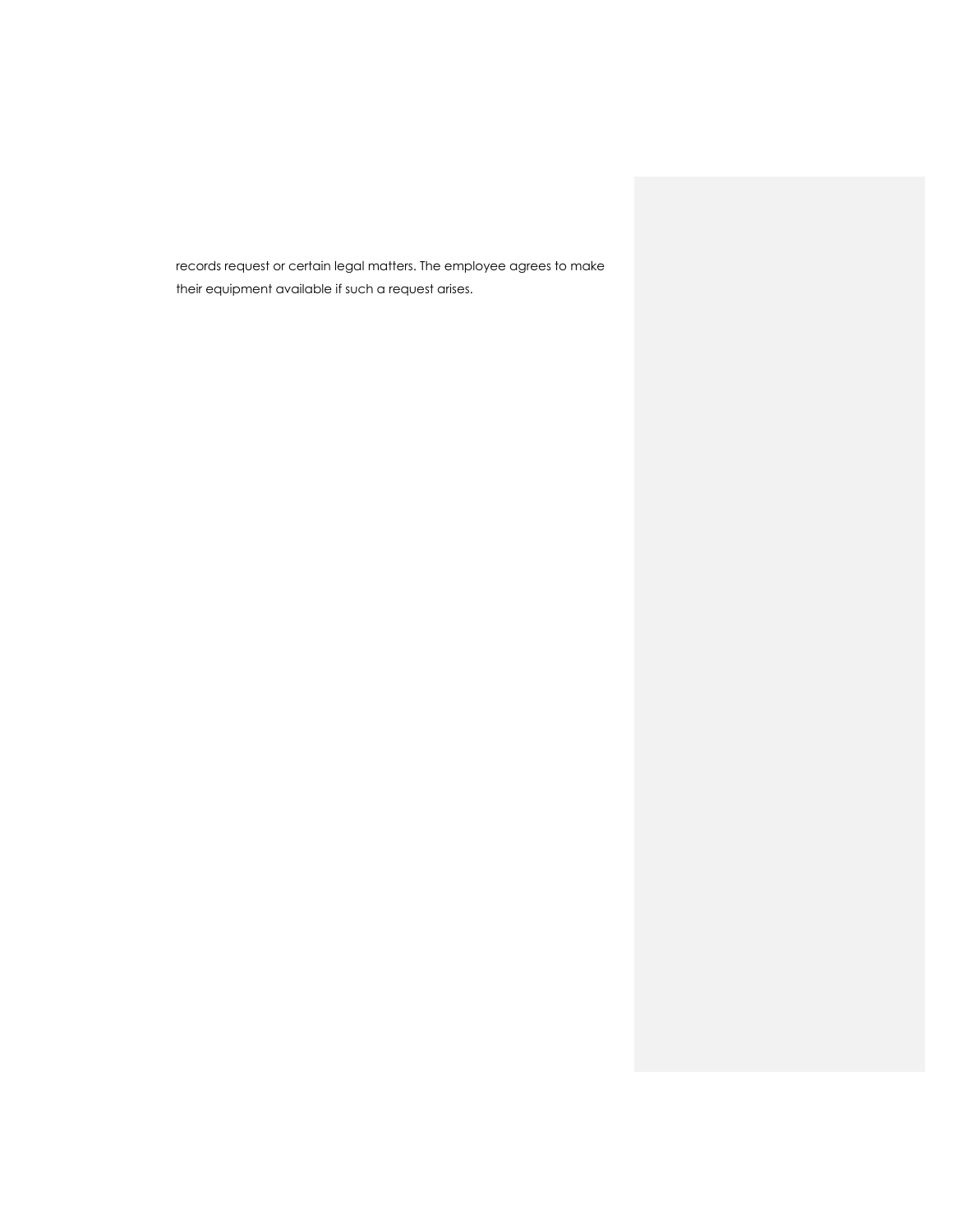## **4. PROCUREMENT POLICIES**

| 4.1. | <b>General Contracts:</b> |
|------|---------------------------|
|      |                           |

Contract services over \$50,000 will be competitively bid through the Request For Proposal (RFP) process. All other contracts will be competitively bid. The competitive requirement is satisfied by soliciting proposals from at least three bidders with and deviations documented on a case by case basis. A cost, value and quality analysis shall be documented before awarding general contracts. Oregon Utility Notification Center will enter into a contract with the winning bidder that specifies the services to be completed.

Per ORS 279A.025(3)(j) the Oregon Utility Notification Center is among the agencies exempted from following the Public Contracting Code. Besides the call center contract, Oregon Utility Notification Center Acquisition Policy for Goods and Services;

The Board of Directors will conduct all procurement transactions in a manner that maximizes free and open competition. Awards may be made to the vendor whose bid or offer is responsive to the solicitation and is most advantageous to the Oregon Utility Notification Center and its stakeholders, considering cost, value and quality. Oregon Utility Notification Center reserves the right to reject any and all bids or offers.

Oregon Utility Notification Center may select from numerous methods of procurement, depending on the amount of the purchase and other considerations. A majority of the board or committee must accept the bid via formal vote before a contract is executed for the service.

A file shall be kept with a copy of the request for proposal or any competitively bid service, a list of individuals/organizations solicited for bids, and a bid sheet that lists the bids received by

**Deleted: Awarding Deleted: Commented [LM(1]:** What is the states policy? **Deleted:** Oregon Utility Notification Center will conduct **Deleted:** a **Deleted:** services and **Deleted: Deleted:** If a contract is competitively bid, **Deleted:** As part of the competitive process, Oregon Utility Notification Center will maintain transparency and document objective reasons/analysis for how the selection provides the best value against comparisons. **Formatted:** Font: Century Gothic, 11 pt, Complex Script Font: 11 pt **Formatted:** Normal **Formatted:** Font: Century Gothic, 11 pt, Complex Script Font: 11 pt **Deleted:** is not required to put out a formal request for proposals (RFP) for any other contracts. **Deleted: Deleted:** should **Deleted:** Board of Directors **Deleted:** service and **Deleted:** analysis, price

#### **Commented [LM(2]:** Stated above

**Commented [JT3]:** At what threshold? Over \$5,000?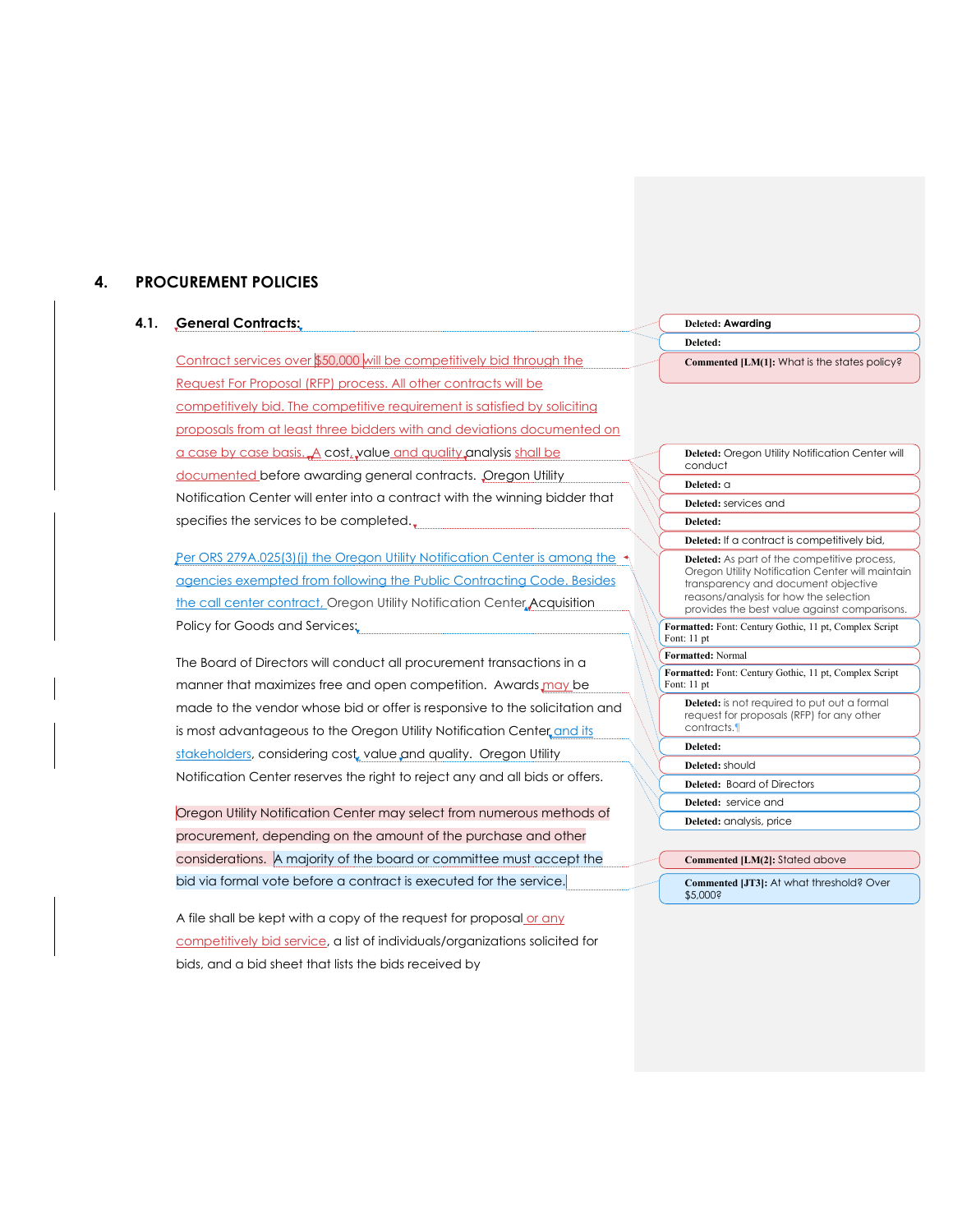individual/organizations and their respective bid proposal. In all instances in which the lowest bid is not awarded the contract, justification documentation, such as a memo outlining the selection criteria, shall be placed in the file.

#### **4.2. Compliance:**

In all instances, Oregon Utility Notification Center Staff and Board of Directors will comply with all applicable federal, state and local laws relating to contracts and procurement. Oregon Utility Notification Center will rely upon the Oregon Department of Justice for review and advice.

## **5. RECORDS MANAGEMENT POLICY**

#### **5.1. Records Management Policy:**

To ensure that all programs operated by Oregon Utility Notification Center are properly managed and reported on, Oregon Utility Notification Center will establish and monitor a comprehensive record management policy adhering to Oregon Administrative Rule Division 350 (166-350-0005 through 166-350-0010).

#### **5.2. Oregon Utility Notification Center Mail:**

Oregon Utility Notification Center will use the physical address of the one call contractor for mail. If an item is urgent or not able to be forwarded, Staff or designated Oregon Utility Notification Center Board member should immediately be notified by the Contract Call Center staff so they can arrange a pickup or alternate means of delivery. Urgent tax, banking or legal matters should be scanned and sent via email when practicable, with a phone call to verify receipt. This policy will be posted at the front desk of the Contract Call Center OREGON UTILITY NOTIFICATION CENTER Board of Directors Resolutions:

## **Deleted:** members

**Deleted:** Recommend contract committee to recommend language to include compliance with

# **Deleted:** http://arcweb.sos.state.or.us/pages/ru les/oars\_100/oar\_166/166\_350.html¶

| <b>Formatted: Normal</b>                            |
|-----------------------------------------------------|
| Deleted: One                                        |
| Deleted: Call                                       |
| Deleted: Center                                     |
| Deleted: not                                        |
| <b>Deleted:</b> the Executive Director.             |
| <b>Deleted:</b> Administrative Coordinator          |
| <b>Deleted:</b> can pick up mail once they are      |
| Deleted: OCC                                        |
| <b>Deleted:</b> One one Call Call Centercontractor. |
| Deleted: OUNC                                       |
|                                                     |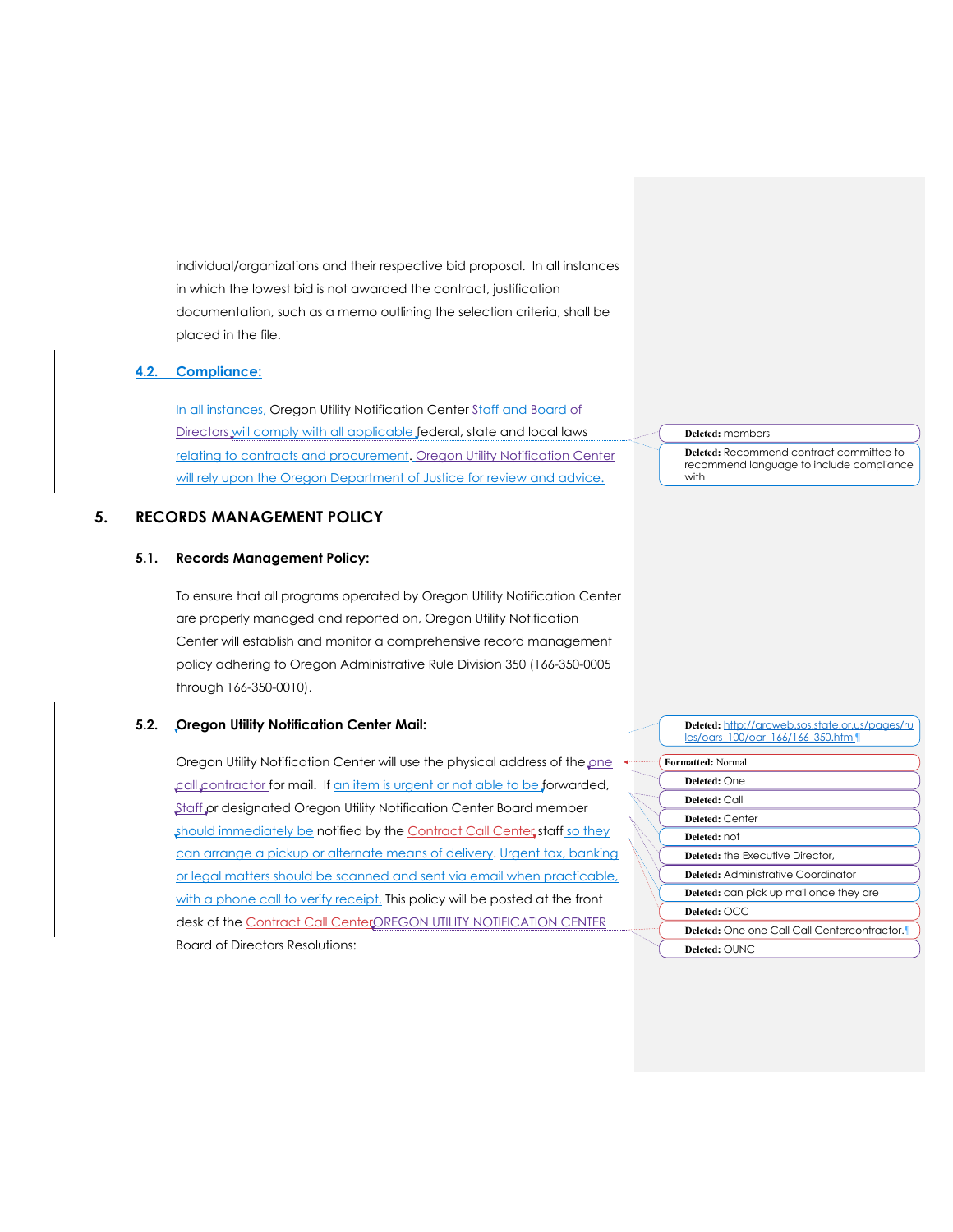In accordance with bylaws article 2 section 3, the Secretary's other duties shall include updating Oregon Utility Notification Center Board resolutions to be held electronically and password-protected on the secure Oregon Utility Notification Center Board of Directors website and/or a secure cloud-based network location. The Secretary may opt to assign this task to staff.

#### **5.3. Public Records Request:**

All public records requests will be granted in accordance with Oregon state law (specifically ORS Chapter 192). Public records may be requested through a written or emailed submission to the Oregon Utility Notification Center Board of Directors. If applicable, fees associated with the retrieval of public records will be in accordance with Department of Administrative Services Policy 107-001-030.

Either form of Public Records Requests shall include:

the Requestor's Contact Information

name, email address, phone number, mailing address

specific request information

dates, specific subject matter, persons associated with the matter, and key words,

**Deleted:** A log-on will be needed for access.

**Deleted:** board